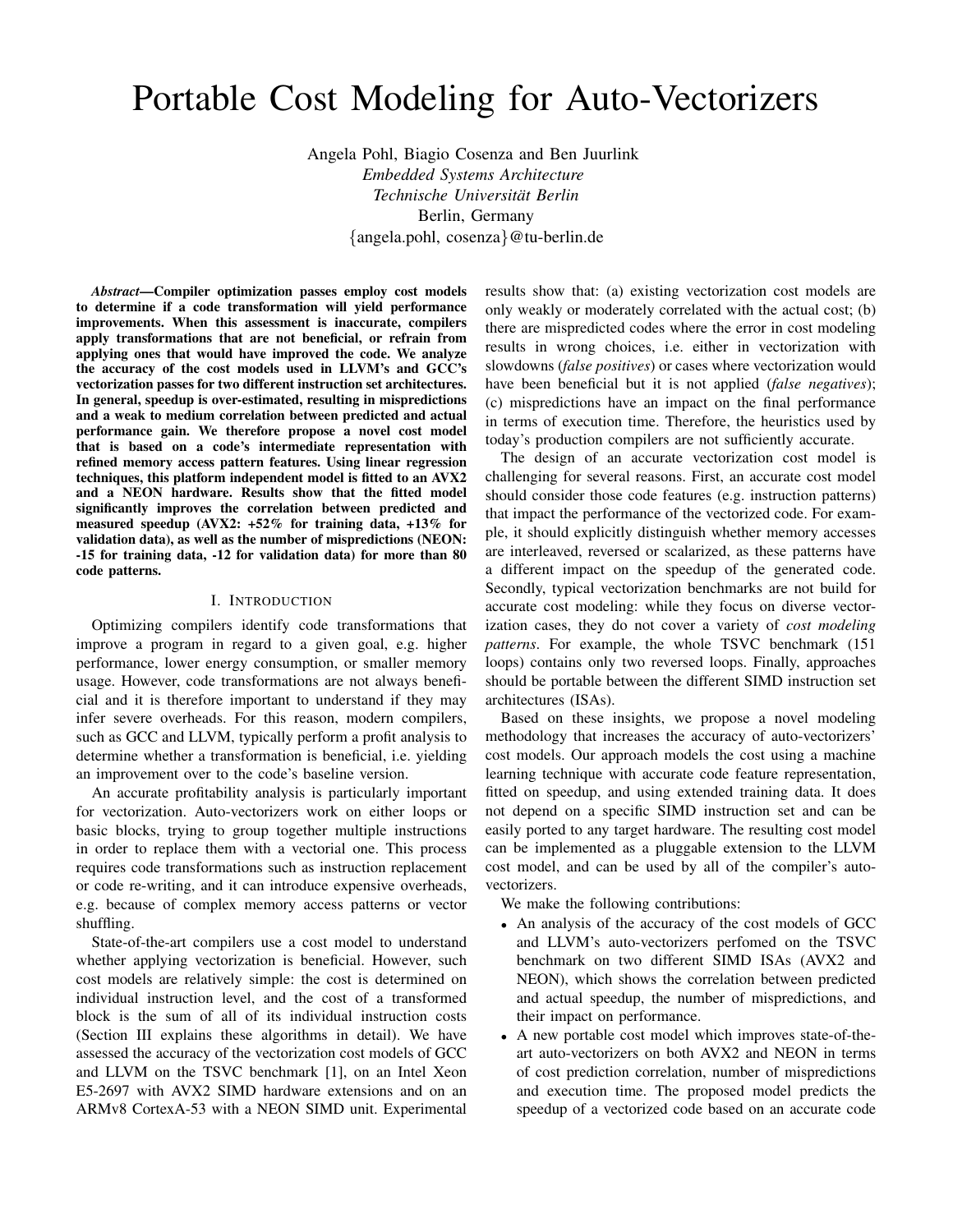feature representation, carefully tuned regression analysis, and an extended training data. Results are cross-validated on TSVC and selected Polybench loops, and fitted with different fitting techniques.

• An accurate feature analysis characterization based on both error- and model-based techniques that highlights the portability of the model by showing how different target-dependent code features are exploited on multiple SIMD ISAs.

The paper is organized as follows: Section II provides an overview of related work in the area of cost modeling in compilers. Existing cost models and their experimental assessment are described, respectively, in Section III and IV. Section V describes the different components of our proposed model. Experimental results showing cost model fitting, feature analysis, and improvement on cost prediction correlation, misprediction and performance impact, are presented in Section VI. The paper concludes in Section VII.

## II. RELATED WORK

Automatic vectorization has been extensively studied in literature [2], [3], and multiple techniques have been proposed that exploit vectorial parallelism either at loop level (LLV) or on straight-line code (SLP). This section focuses on related work that investigates the cost modeling of those techniques, rather than the proposed vectorization algorithms.

The ability to decide if vectorization is profitable is an important part of modern optimizing compilers. Code transformation techniques such as loop distribution and interchange [3] or if-conversion [4] can positively impact the profitability of vectorization, and it is therefore critical to provide an accurate cost model that correctly predicts whether overheads overcome the benefit of vectorization. Wu et al. [5] recognized the importance of correctly deciding when SIMDization is profitable in the XL compiler. Yuanyuan and Rongcai [6] have proposed an analytical cost model for the Open64 compiler, which, however, shows many cases where it cannot evaluate the right cost. Nuzman et al. [7] proposed a cost model for vectorization of strided-accesses; however, it does not consider other overheads or patterns.

Polyhedral compilers often include loop vectorization as part of a broader loop optimization framework. Bondhugula et al. [8] applied inner-loop vectorization after a tiling heuristic and selected the inner loops interchange transformation that is vectorizable; however, their method does not consider vectorization overheads. A polyhedral vectorization cost-model has been introduced by Trifunovic et al. [9]: their approach focuses on scheduling metrics, but does not cover code generation dependent metrics exploited in this work.

Machine learning models have gained interest in the compiler community and have been used to define vectorization cost model as well. Stock et al. [10] introduced a machine learning approach to improve automatic vectorization of tensor contraction kernels and stencil computations. Their cost model assists the generation of vectorized code by selecting the one with the best performance, after applying permutation and unroll-and-jam. It operates on assembly code and is not portable to non-Intel architecture; instead, our model is based on features extracted from LLVM's bitcode, and its portability is shown on both Intel AVX2 and ARM NEOM ISAs. Park et al. [11], [12] used a model based on logistic regression and support vector machine to narrow the set of candidate polyhedral loop optimizations, including vectorization; their approach is based on iterative search and, in contrast with our fully static approach, requires to execute the transformed variants on the target machine. Trouvé et al. [13] formulated vectorization profitability as a classification problem, predicted using a support vector machine (SVM). They also used a similar classification model to predict a compiler's commandline options that choose the most profitable vectorization in tensor contraction kernels [14]. Their SVM model is based on only twelve features (six extracted from the abstract syntax tree, six from the intermediate representation), resulting in a high number of mispredictions. In contrast, our approach defines 72 code features, including those that distinguish different memory access patterns.

Cost modeling is also critical in the context of straightline code vectorization. Two examples are: realignment and data-reuse considered together with loop unrolling [15], and Throttled SLP (TSLP) [16], a SLP model that forces vectorization to stop earlier whenever this is beneficial, therefore overcoming the limits of standard greedy algorithms.

#### III. COST MODELING IN AUTO-VECTORIZERS

In this section, we provide an overview of the currently implemented cost models in LLVM's and GCC's autovectorizers.

## *A. Cost Modeling in LLVM*

The LLVM compiler applies multiple vectorization passes to the code, i.e. Loop Level Vectorization (LLV) and Superword Level Parallelism (SLP); the optional Basic Block (BB) vectorizer has been deprecated in the latest compiler versions. Both of the active passes use a similar approach to assess the cost of a vectorization. They determine the block cost of the transformed loop body or basic block (BB) and compare it to the scalar block cost. For this purpose, a cost is assigned to each instruction, based on the instruction type, the underlying hardware platform and the vectorization factor (VF). The vectorization factor denotes the maximum number of elements that fit into one vector, e.g.  $VF = 8$  for single precision floating point numbers and a vector width of 256 bit. In the compiler, there are lookup tables for a variety of instruction set architectures and SIMD extensions defining these individual instruction costs. This block cost analysis is then performed for all possible vectorization factors. Since the same vectorization factor is applied to all instructions in one BB, the maximum possible vectorization factor is derived from the largest data type loaded/stored in the BB. Afterwards the minimum cost is chosen. If this minimum is the scalar block cost, no vectorization is applied, although other optimization techniques, such as unroll-and-jam, might be performed. The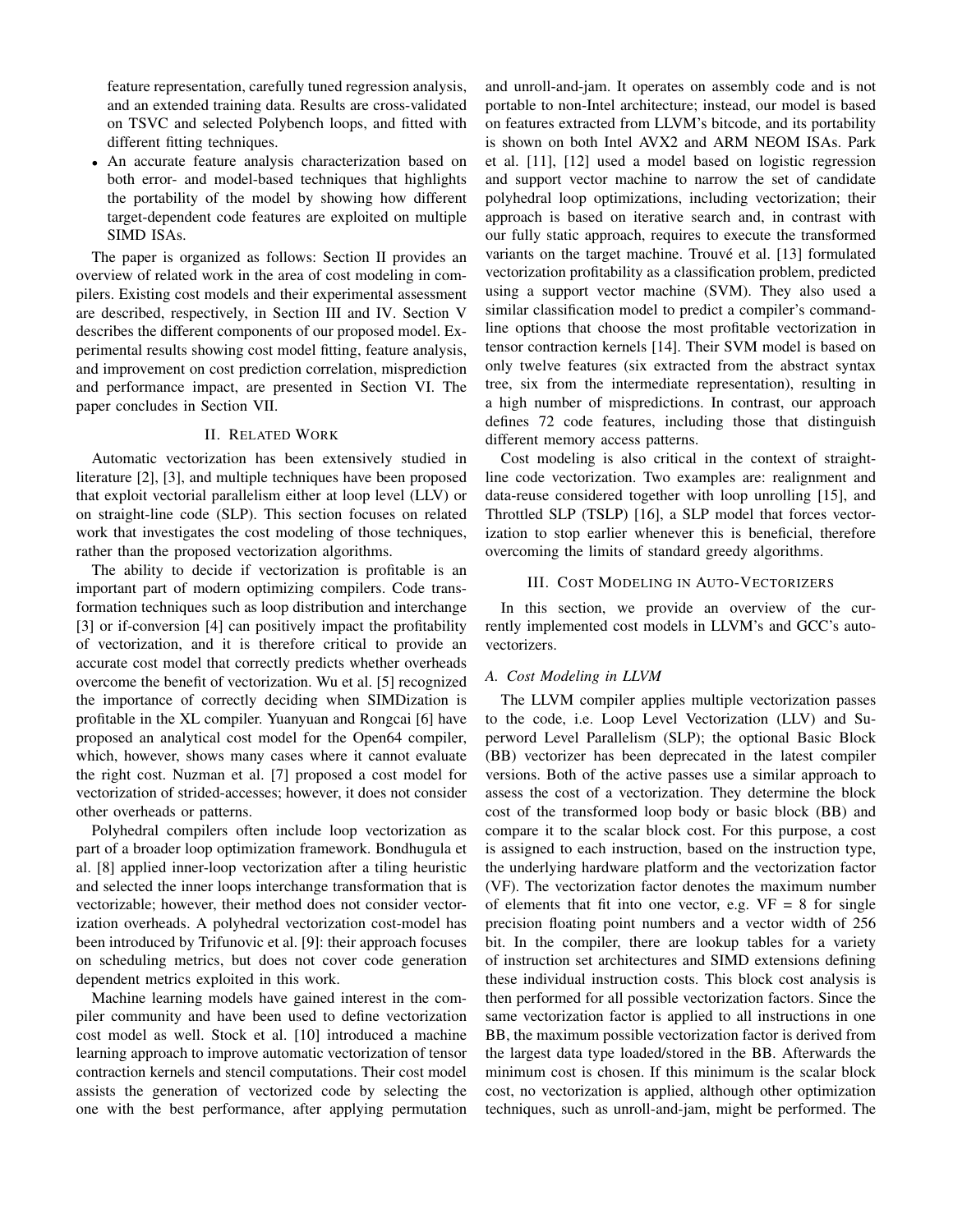```
c_{min} = c_{scalar}VF_{min} = 1for all Vectorization Factors do
   for all BBs in Loop do
       for all Instructions in BB do
           c_{bb}+ = getInstrCost(Instr, VF)
       end for
       c_{vec} + c_{bb}end for
   if (c_{vec} < c_{min}) then
       c_{min} = c_{vec}VF_{min} = VFend if
end for
return c_{min}, VF_{min}
```
Fig. 1. Pseudo-Code of LLV's cost calculation in LLVM

complete algorithm is shown in pseudo-code in Figure 1. To take overhead inferred by vectorization into account, a loop trip count threshold is added to avoid vectorization of "tiny" loops (trip count ; 16). For such tiny loops, vectorization is allowed only if no overhead is added outside of the loop.

Despite both passes using the same underlying lookup tables, their cost estimation varies due to slight differences in their respective lookup functions. For example, one pass assigns individual costs to the getelementptr instruction, while another merges this cost with the load /store instructions' costs. In addition, all passes use a different baseline, i.e. scalar block cost, to assess the transformation benefit. The results of the passes' cost analysis therefore cannot be compared. It is also possible that one pass deems a transformation beneficial, while another may not. An analysis which of these slightly varying cost models is more accurate, has not been performed yet.

## *B. Cost Modeling in GCC*

The GCC vectorizer combines SLP and LLV vectorization in one compiler pass [17]. This pass utilizes a similar approach to cost modeling as described for LLVM. It also determines a BB's cost based on its individual instruction costs and the vectorization factor. However, it also accounts for vectorization overhead outside of a loop body. As the overhead, such as a scalar loop tail, becomes less significant in terms of cost with increasing loop iterations, the cost model tries to solve the following inequation to determine the minimum number of profitable loop iterations n:

$$
n \cdot c_{scalar} + c_{s,out} > (n - n_{out}) \cdot \frac{c_{vec}}{VF} + c_{v,out}
$$

When a number of loop iterations  $n$  can be found where the cost of the vectorized code  $c_{vec}$  and the overhead outside of the loop  $c_{v,out}$  is less than the scalar cost  $c_{scalar}$  and the scalar overhead  $c_{s,out}$ , the loop is vectorized. In addition, a runtime check is added to avoid execution when the number of loop iteration is smaller than  $n$ . This has the side effect that vectorization is possible even for small iteration counts. If the inequation cannot be solved, the loop is deemed to be unvectorizable. The underlying cost prediction thus impacts the decision to vectorize a loop, as well as the minimum number of profitable iterations.

# IV. BASELINE ACCURACY ANALYSIS

The lookup tables used to determine cost in LLVM and GCC are based on latency and/or throughput numbers of individual instructions. However, cost is considered an abstract value in a sense that it does not translate into code performance directly, but must be interpreted relative to other cost values. The accuracy of these cost relations, i.e. the predicted speedup, has not yet been studied.

## *A. Setup*

In this analysis, we compared speedups estimated by the compilers with actual measured speedups of the TSVC benchmark [1]. The benchmark consists of 151 loop patterns that test different vectorization challenges, such as dependence testing, statement reordering, or control flow. Contrary to other popular benchmarks, the TSVC kernels typically incorporate only one loop or one set of nested loops. This allows us to attribute a kernel's speedup directly to the speedup of its innermost loop, without further code instrumentation or annotation. To get accurate measurements of the vectorization only, further loop optimizations, such as interleaving and automatic unrolling, were disabled. The first test hardware is an Intel E5-2697 processor with AVX2 extensions, which corresponds to a vectorization factor of 8 for single precision floating point calculations. The second hardware is an ARMv8 CortexA-53 with 128-bit NEON extensions, which corresponds to a vectorization factor of 4 for single precision floating point numbers. For compilation, we used Clang/LLVM 6.0 and GCC 8.2.0, and build three different code versions:

- scalar: all optimizations are turned on, except for the vectorizers
- vectorized: all optimizations are turned on, including the vectorizers
- forced vectorization: all optimizations are turned on, inlcluding the vectorizers. Furthermore, the cost model is either set to unlimited (GCC) or all instruction costs are forced to 1 (LLVM).

The vectorized code includes all loops where the compiler deemed the vectorization to be beneficial. This incorporates patterns that do not exhibit any speedups or even slowdowns, so called *false positives (*f⊕*)*.

The forced vectorization adds patterns where the compiler previously did not apply vectorization due to the cost model predicting no benefit. This includes patterns that would have shown a speedup, so called *false negatives* ( $f \ominus$ ).

Running the testbench provides the measured speedup  $S_{meas}$  for each loop kernel by calculating

$$
S_{meas} = \frac{t_{scalar}}{t_{vec}},
$$

where  $t_{vec}$  can be the result of regular or forced vectorization. To account for measurement inaccuracies, we imposed a 5%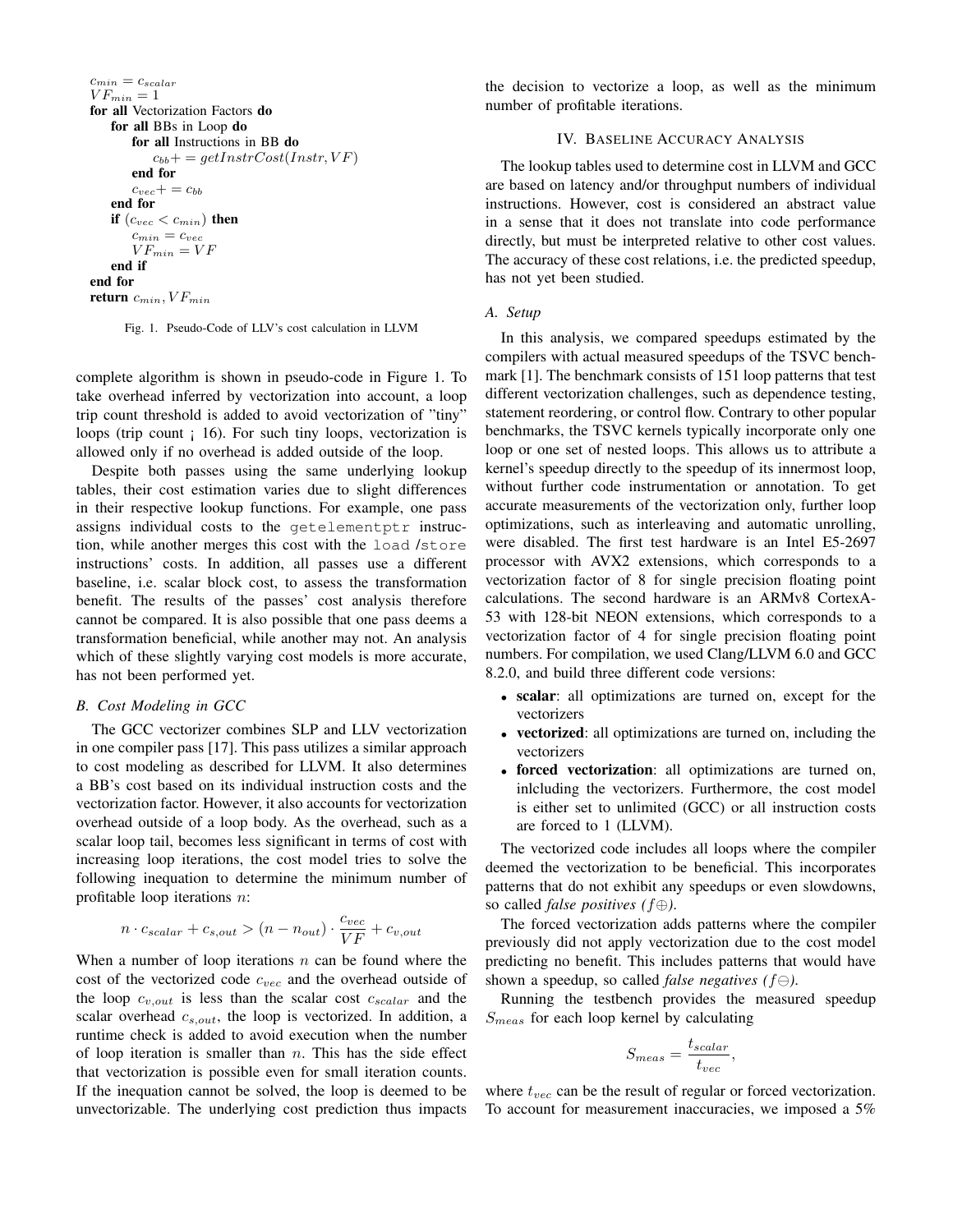

Fig. 2. Analysis results for LLVM and GCC loop level vectorization passes for the TSVC benchmark; shaded areas mark false positive and false negative predictions, straight line marks perfect positive correlation of  $\rho = 1$ 

threshold, i.e. kernel slowdowns are classified as  $S_{meas}$  < 0.95, while kernel speedups are classified  $S_{meas} > 1.05$ 

To obtain the speedup estimated in the compiler  $S_{est}$ , we analyzed the vectorization reports. The detailed reports provide the scalar loop body cost  $c_{scalar}$ , as well as the vectorized loop body cost  $c_{vec}$ . The predicted speedup can thus be derived as

$$
S_{est} = \frac{c_{scalar}}{c_{vec}}
$$

As described in the previous section, GCC also accounts for outside loop costs, i.e. prologue and epilogue cost, that have to be added to the loop body cost. This applies to scalar and vectorized loops. For large iteration counts, however, the cost calculation converges to the formula above, which is the case for the TSVC benchmark.

With the estimated and measured speedup, it is now possible to determine a correlation between the two quantities. Ideally,  $S_{est} = S_{meas}$ , which corresponds to a perfect linear correlation of  $\rho = 1$  for the complete dataset.

For our results, we determined the estimated and measured speedups for LLVM's LLV pass, as well as GCC's vectorizer. We omitted LLVM's SLP pass due to the loop based kernels in our benchmark, which are not suitable for SLP vectorization.

In fact, only three kernels out of the 151 are vectorizable with SLP by both compilers. We then removed those kernels from the analysis where the cost model was not used. This applies to codes where optimization techniques such as pattern substitution or reductions are applied; in these cases, vectorization is always deemed beneficial and no further assessments are performed. After further removing identical kernels, the evaluated dataset consisted of 85 kernels for LLVM and 65 kernels for GCC on the AVX2 platform, as well as 71 kernels for LLVM and 66 kernels for GCC on the NEON platform.

#### *B. Results*

The results for the analyzed kernels are displayed in Figure 2. In these scatter plots, each plot point corresponds to one of TSVC's analyzed kernels. Shaded areas either mark false positives ( $f \oplus : S_{est} > 1, S_{meas} < 0.95$ ) or false negatives  $(f \ominus : S_{est} < 1, S_{meas} > 1.05)$ , while the straight line indicates the perfect positive correlation of  $\rho = 1$ .

Both compilers tend to overestimate the speedup gain. On the AVX2 platform, this results in moderate-to-weak correlations of  $\rho = 0.58$  (LLVM) and  $\rho = 0.33$  (GCC). LLVM estimates a speedup of around 6x for a large number of kernels,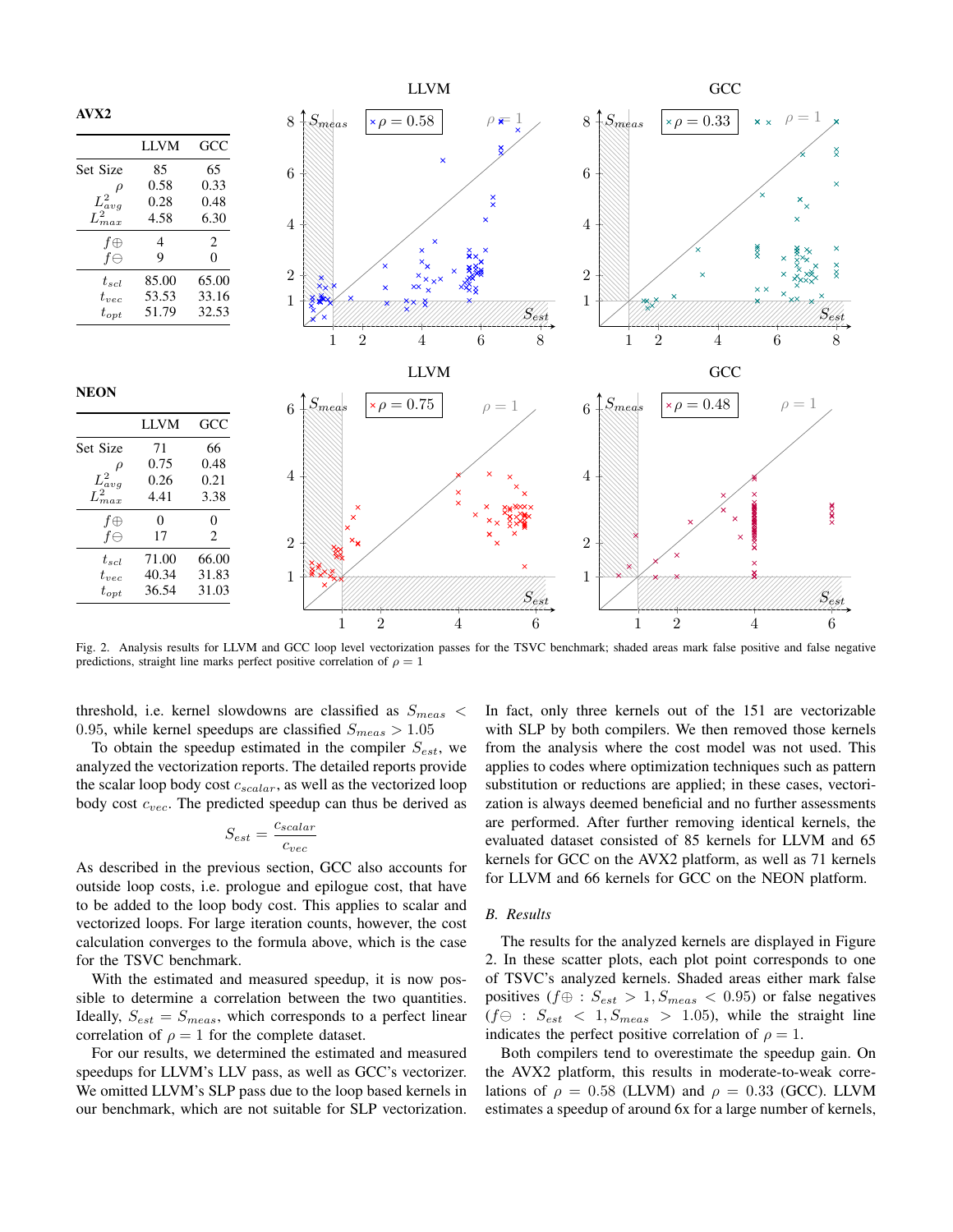while GCC estimates speedups to range between 6x-8x. The measured speedups, on the other hand, typically range between 1x-3x for both compilers.

On the NEON platform, correlations are higher with  $\rho =$ 0.75 for LLVM and  $\rho = 0.48$  for GCC. As can be seen in the plots, both compilers show distinct clusters in their respective performance prediction, resulting in a clear classification whether to vectorize or not. This is due to the assumption that the majority of kernels scales perfectly  $(S_{est} = VF)$  or even exhibits super-linear speedups ( $S_{est} > VF$ ). However, measured speedups are in the same range as on the AVX2 platform, i.e. between 1x-3x.

For all vectorization passes, the over-estimations of speedup imply that there is no or little penalty added in the cost calculation for vectorization. As an example, LLVM tends to assume perfect scaling of memory operations, i.e. the load/store costs are the same for scalar and vectorized code. With vectorization, however, the memory bandwidth demand grows, including a kernel becoming memory bounded due to vectorization. Such side effects as in this example cannot be modeled with today's cost models, since they only analyze cost at instruction level, regardless of other code properties such as arithmetic intensity.

When determining the correlation factor, it must be noted that its Pearson's product-moment coefficient is sensitive to outliers, such as the significantly over-estimated speedups that fall into the false positive range for LLVM on the AVX2 platform. We therefore calculated the Euclidean distance as well by determining the  $L^2$  norm of the vector difference. Due to the varying set sizes of vectorized kernels, we then normalized the distance per kernel to obtain a comparable value, i.e.

$$
L_{avg}^2 = \frac{||S_{meas} - S_{est}||}{setSize}
$$

Our measurements show an average distance of  $L<sup>2</sup><sub>avg</sub> = 0.28$ for LLVM, while GCC exhibits a higher average distance with  $L_{avg}^2 = 0.48$  on the AVX2 platform. On the NEON hardware, average distances are  $L_{avg}^2 = 0.25$  for LLVM and  $L_{avg}^2 =$ 0.21 for GCC. Looking at each kernel individually, we see that maximum distances  $L_{max}^2$  range between 4.58 - 6.30 for AVX2 and 3.38 - 4.41 on NEON. We classified all kernels by their respective  $L^2$  distance values to quantify the distribution of the error. An overview of all results is presented in the tables in Figure 2.

In addition to the analysis of the mathematical correlation and the Euclidean distances, we investigated two other properties of the cost models: the number of false predictions and their impact on execution time. For the AVX2 platform, LLVM predicts 12 codes wrong ( $f \oplus : 3, f \ominus : 9$ ), while GCC does not produce false negatives and exhibits 2 false positives  $(f \oplus : 2, f \ominus : 0)$ . For all compilers, mispredictions are spread out evenly across TSVC's code patterns with one exceptions: on both hardwares, four of LLVM's  $f \ominus$  predictions are test patterns with array indirections, i.e. code such as a[i]  $= b[c[i]]$ . Here, speedup is underestimated due to the

scalarized memory loads and shuffle operations that are needed to create the vectors.

Besides the absolute number of mispredictions, it is also important to understand their *impact*, i.e. how much slowdown is inferred due to a false positive and how much speedup is lost due to a false negative. For this measurement, we evaluated the normalized execution time of the kernels before and after vectorization and compared it to the optimal execution time. Since all kernels have different run times, they are normalized to their scalar execution time. All scalar kernels consequently have an individual run time of one time unit, e.g. the total normalized scalar execution time  $t_{scl} = 85.00$  for LLVM on the AVX2 hardware. The total vectorized execution time  $t_{vec}$  is calculated by adding the normalized vectorized execution times for all vectorized kernels and the normalized scalar execution times for all other kernels. For example, a kernel that exhibits a speedup of 4x after vectorization will contribute 0.25 time units, while a non-vectorized code will contribute its normalized scalar execution time of 1.0. The optimal execution time  $t_{opt}$  can be determined by adding the normalized execution times of a perfect vectorization, i.e. a vectorization without mispredictions.

Because of the low number of mispredictions for GCC, the difference between the vectorized and optimal execution time is limited for both hardware platforms and ranges between 0.63-0.80 time units. The difference is larger for LLVM due to the high number of mispredictions, however, and ranges between 1.74 - 3.8 time units. Especially on the NEON hardware, performance is lost due to the large number of  $f \ominus$ kernels.

#### V. IMPROVING THE MODELING

Based on the analysis insights, we sought an improved method to create more accurate performance predictions. In this section, we describe the transition from modeling an abstract cost to predicting individual loop speedup, explain how the features for the new cost model were chosen and present enhancements to the existing TSVC benchmark to ensure sufficient feature coverage.

#### *A. Targeting Speedup Instead of Cost*

As described previously, a BB's vectorized cost  $c_{vec}$  is calculated as the sum of all its individual instruction costs  $c_i$ . This vectorized cost  $c_{vec}$  is then compared to the block cost of the scalar code to determine a code transformation's profitability. We have used this predicted speedup as the accuracy measure in the previous analysis section.

Based on this approach, we can model the predicted speedup directly, instead of the indirect method of determining individual instruction costs  $c_i$  from which the speedup will be derived. As a consequence, rather than calculating

$$
S_{est} = \frac{c_{scalar}}{c_{vec}} = \frac{c_{scalar}}{\sum n_i c_i}
$$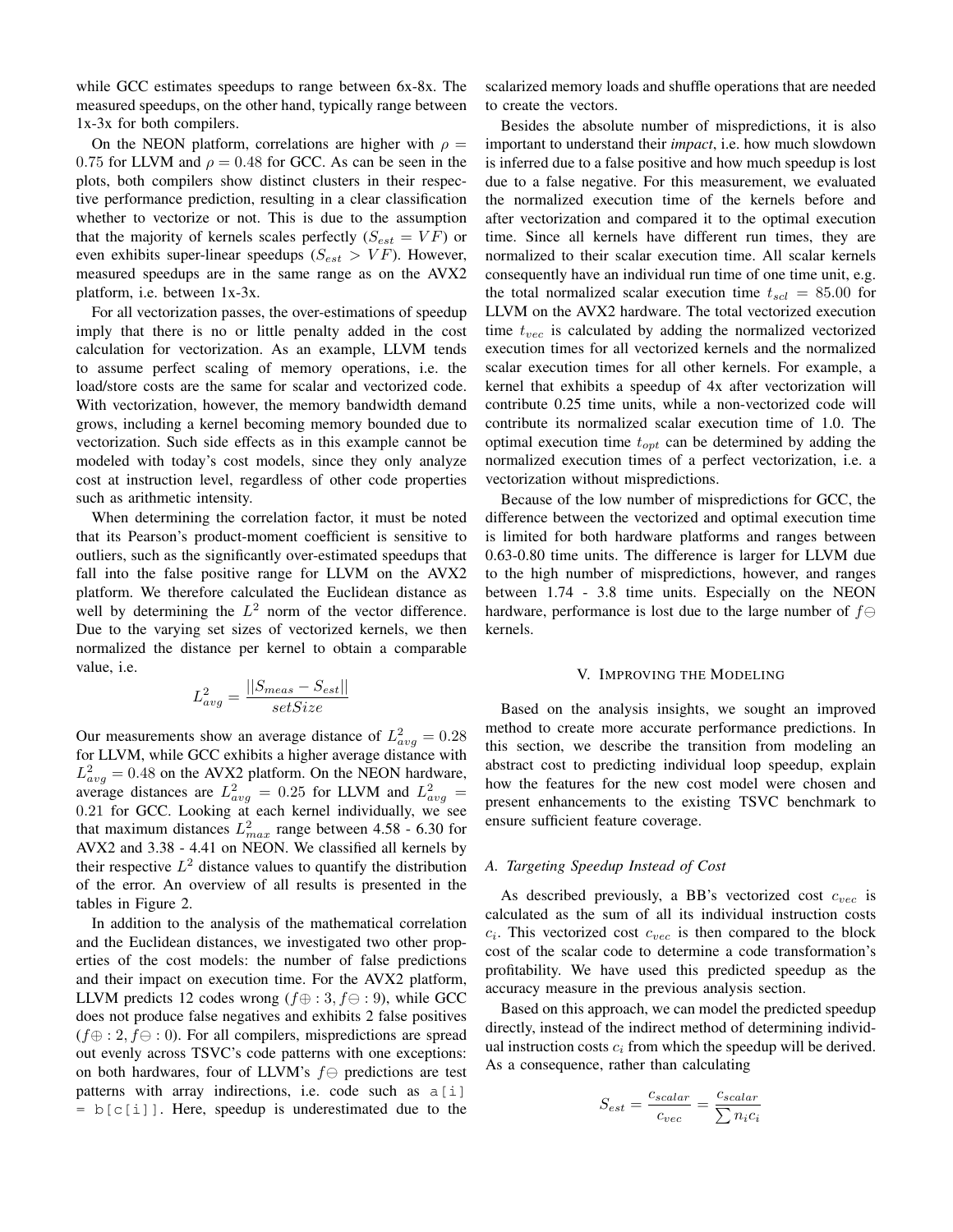with  $n_i$  denoting the number of occurrences of a specific instruction type, we model a weight  $w_i$  that contributes to the predicted speedup

$$
S_{est} = \sum n_i w_i
$$

In this context,  $w_i$  can be positive, zero, or negative. A positive weight indicates that an instruction scales well with vectorization, while a negative weight indicates an added overhead, i.e. a slowdown.

As an additional refinement, we incorporated a metric for the *block composition* into our model. As of today, compilers look at each instruction cost  $c_i$  individually, regardless of the BB's other instructions. However, code characteristics such as the arithmetic intensity impact the maximum achieved speedup. By normalizing the individual instruction counts  $n_i$ to the total number of instructions in the BB, we account for different instruction mixes. The model thus becomes

$$
S_{est} = \sum \frac{n_i}{\sum n} w_i
$$

Our modeling approach has the advantage that it is no longer tied to a scalar baseline cost  $c_{scalar}$ , which can also introduce error. Especially with the value of a block cost being restricted by its integer data-type only, small relative errors can result in large absolute errors. As an example,  $c_{vec} \in (1, 3876)$ and  $c_{scalar} \in (0, 170, 068)$  in GCC for the TSVC benchmark on the AVX2 platform. Furthermore, confining our dependent variable, i.e. the target speedup  $S_{est}$ , to an interval of  $(0, VF)$ will help in model fitting later.

An additional benefit of this approach is that it allows the comparison of different vectorization options. Since the performance estimation is no longer tied to a certain baseline, but predicts a block speedup, the results can be compared to other predictions. As a use case example, our cost model enables the comparison of LLV and SLP vectorization results to select the better option, since there are codes where SLP outperforms LLV in LLVM (e.g. kernel s128).

## *B. Feature Representation and Extraction*

An important aspect of our modeling approach is keeping the model abstract and hardware agnostic. We therefore chose to use LLVM's Intermediate Representation (IR) as a baseline feature set. In its latest release, the LLVM IR instructions can be classified into five different categories: terminator instructions, binary instructions, bitwise binary instructions, memory instructions, and others. In total, there are 62 instruction types. To understand if this abstract code representation is sufficient for speedup modelling, we grouped together all TSVC code patterns that share the same representation in LLVM IR and compared the achieved speedups within each feature group. From this analysis, we were able to see that a further differentiation for memory operations was needed. For example, the loops

$$
\begin{array}{ll}\n\text{for} & \text{if } i < \text{LEN}; \text{if } i+1) \\
& \text{x[i]} = y[i] + 1.7 \\
& \text{if } i \leq j \leq j \text{if } j \neq j.\n\end{array}
$$

and

$$
\begin{array}{ll}\n\text{for} & \text{if } i >= 0; \text{if } i >= 0; \\
& \text{if } i >= 0; \text{if } i >= 0; \\
& \text{if } i >= 0; \text{if } i >= 0; \\
& \text{if } i >= 0; \text{if } i >= 0; \\
& \text{if } i >= 0; \text{if } i >= 0; \\
& \text{if } i >= 0; \text{if } i >= 0; \\
& \text{if } i >= 0; \text{if } i >= 0; \\
& \text{if } i >= 0; \text{if } i >= 0; \\
& \text{if } i >= 0; \text{if } i >= 0; \\
& \text{if } i >= 0; \text{if } i >= 0; \\
& \text{if } i >= 0; \text{if } i >= 0; \\
& \text{if } i >= 0; \text{if } i >= 0; \\
& \text{if } i >= 0; \text{if } i >= 0; \\
& \text{if } i >= 0; \text{if } i >= 0; \\
& \text{if } i >= 0; \text{if } i >= 0; \\
& \text{if } i >= 0; \text{if } i >= 0; \\
& \text{if } i >= 0; \text{if } i >= 0; \\
& \text{if } i >= 0; \text{if } i >= 0; \\
& \text{if } i >= 0; \text{if } i >= 0; \\
& \text{if } i >= 0; \text{if } i >= 0; \\
& \text{if } i >= 0; \text{if } i >= 0; \\
& \text{if } i >= 0; \text{if } i >= 0; \\
& \text{if } i >= 0; \text{if } i >= 0; \\
& \text{if } i >= 0; \text{if } i >= 0; \\
& \text{if } i >= 0; \text{if } i >= 0; \\
& \text{if } i >= 0; \text{if } i
$$

share the same representation on IR level. However, speedup varies by 10% due to the reverse loop iteration. This difference stems from the fact that for the reverse loop, two half vectors of b are loaded and assembled instead of the one contiguous load operation used for  $y$  in the loop with the positive stride. This difference in code generation is not yet visible at IR level, since it will be performed later in the backend.

We therefore replaced the load and store features with more fine grain memory access pattern features. These access patterns were taken from the current cost model implementation and enable the differentiation between Unknown, Vector, VecReverse, Interleaved, Gather/Scatter and Scalarized for both, load and store accesses. This leaves 72 features to model the code. Not all of these featues are used to model loops, however. For example, out of the terminator instruction category, only the branch instruction is utilized. Nonetheless we decided to keep all features in our model to preserve the flexibility to use our cost modeling approach for other optimization passes, such as SLP vectorization.

## *C. Enhancing the Training Data*

For the initial baseline analysis, the TSVC benchmark was used to get the vectorization results for over 150 test kernels. However, when training a model, a great number of different codes is desirable to ensure a decent feature coverage and sufficient code variety. This is especially true when trying to apply machine learning algorithms. In this spirit, a Loop Repository for Vectorizing Compilers (LORE) [18] has been created by a consortium of compiler researchers. At the time of writing, however, these codes were not yet readily accessible.

To enhance the initial dataset of TSVC kernels, we therefore compiled Polybench [19] and extracted those kernels that LLVM was able to vectorize with forced compilation. The extraction was necessary due to the fact that we need single loops or a single set of nested loops in our kernels. In Polybench, kernels can have more than one set of (nested) loops, however.

In total, 14 more kernels were added to the baseline setup. It results in training dataset of 99 vectorizable kernels on the AVX2 hardware and 85 vectorizable kernels on the NEON platform. Overall, the training codes cover a set of 31 features on AVX2 and 29 features on NEON.

## VI. EXPERIMENTAL RESULTS

Having defined all features and an extended training data set, the model is fitted to two different hardware platforms to demonstrate the portability of the approach. In this section, we present the results of the fitted model, including validation and a detailed feature analysis.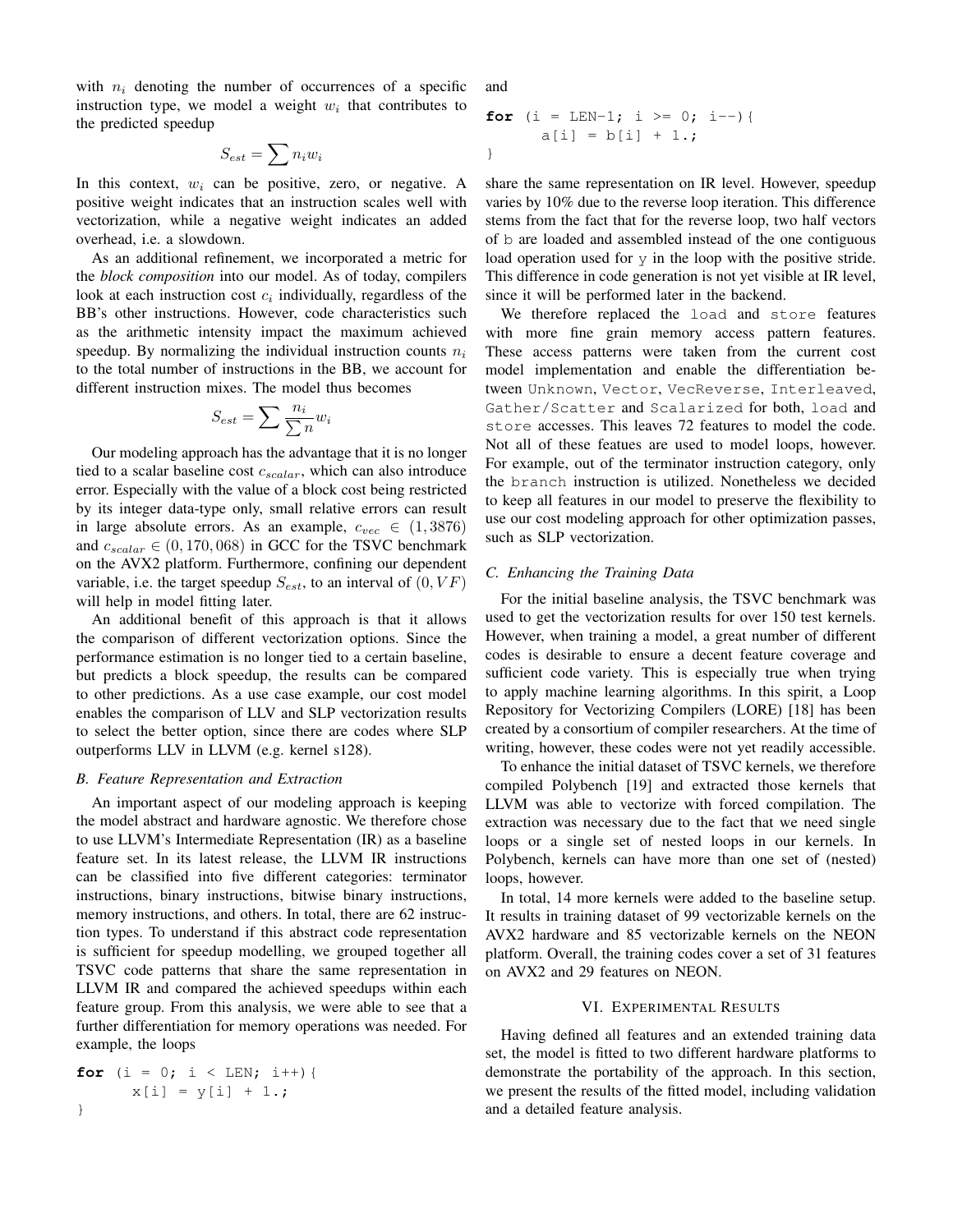## *A. Cost Model Fitting*

To create platform specific cost models out of our abstract code representation, we applied different fitting techniques to determine the most suitable one. With  $S_{meas}$  as the dependent variable and the instruction weights  $w_i$  as independent variables, three different approaches were tested:

- Least Squares (LS): This method determines the  $w_i$  that minimize the L<sup>2</sup> norm  $||S_{meas} - S_{est}||^2$ .
- Non-negative Least Squares (NNLS): This approach also minimizes the  $L^2$  norm, but imposes an additional restriction on the resulting  $w_i$ , as they must not be negative.
- Support Vector Regression (SVR) with Polynomial Kernel: For this approximation, a support vector machine is used for regression instead of classification. The machine can utilize different kernels, such as linear, polynomial, or sigmoid kernels to approximate data. In this experiment, we used polynomial approximation to understand if a non-linear kernel is more suitable for our problem than the linear techniques.

All models were fitted using Python's NumPy, SciPy, and scikit-learn libraries [20], [21], [22]. For the SVR implementation, a grid search was conducted to find the most suitable parameter values for the error range  $\epsilon$ , the error penalty C, and the polynomial degree. The parameter set with the least number of mispredictions was chosen, i.e.  $(C, \epsilon) = (1, 1)$  and a polynomial degree of 2. All results can be seen in Figure 3.

Compared to the LLVM baseline in Figure 2, all three fitting methods were able to reduce the over-estimation of speedup significantly. However, the SVR fitted model is predicting the overall average speedup  $S = 2.01$  for all training kernels. It is therefore not suitable for creating an accurate cost model and will not be discussed further. The linear fitting methods are able to increase the correlation from 0.58 to 0.88 (LS,  $+52\%$ ) and 0.79 (NNLS,  $+36\%$ ) on the AVX2 platform, and from 0.75 to 0.88 (LS,  $+ 17\%$ ) and 0.80 (NNLS,  $+ 7\%$ ) on the NEON platform. At the same time,  $L^2$  distances are decreased from 25.45 to 8.19 (LS, - 68%) and 10.9 (NNLS, -57%) on the AVX2 platform, and from 19.48 to  $3.54$  (LS,  $-82\%$ ) and 4.47 (NNLS, - 77%) on the NEON platform.

The number of mispredictions was reduced as well. On the AVX2 platform (baseline:  $f \oplus : 4, f \ominus : 9$ ), the LS model is able to reduce both, the number of false positives and false negatives ( $f \oplus : 3, f \ominus : 3$ ). All false positives were also mispredicted in the baseline model, while the false negative codes are a completely different set of kernels. The kernel that was removed from the baseline's set of false positives is a kernel with heavy control flow statements (kernel s279) that the LS model now predicts correctly. As a consequence of the overall reduction in false predictions, the normalized execution time decreases from 60.35 to 58.61 time units (-3%).

The NNLS model reduces the overall number of mispredictions from 13 to 9 ( $f \oplus : 9, f \ominus : 0$ ). However, all mispredictions are false positives. This is due to the model's

non-negative weights  $w_i$ , as an inaccurate weight will likely add on to the predicted speedup and thus cause false positives rather than false negatives. Since false positives are more harmful for performance due to the inferred slowdowns, the overall execution time consequently increases from 60.35 to 63.43 time units  $(+5\%)$ . It hints that the NNLS fitting method is not suitable for the presented modeling approach.

On the NEON platform (baseline:  $f \oplus : 0, f \ominus : 17$ ), both fitted models decrease the number of mispredictions and achieve a reduction in execution time. The LS-fitted model eliminates 15 false negative predictions, while introducing only one false positive ( $f \oplus : 1, f \ominus : 2$ ). The false positive code contains array indirections (kernel s4116) and is predicted to have a speedup  $S_{est} = 1.12$ , while it exhibits a small slowdown of  $S_{meas} = 0.96$ . Despite this slowdown, the overall execution time is reduced from 47.24 to 43.02 time units (-9%).

The model fitted with NNLS removes all false negatives, but introduces three false positives at the same time ( $f \oplus : 3, f \ominus :$ 0). The impact of these false positives is limited, however, and the model achieves a reduction in execution time from 47.24 to 43.14 time units (-9%) due to the eliminated false predictions. The overview of all model metrics can be found in Table I.

#### *B. Model Validation*

After fitting the model, we validated its predictive ability using *Leave One Out Cross Validation* (LOOCV). LOOCV is equivalent to a leave-*p*-out cross-validation with  $p = 1$ . The choice of  $p$ , preferred to larger values, is motivated by the training data's sparse dataset, as all training codes have been designed to tackle diverse individual patterns.

To run the LOOCV analysis, a model is trained leaving out one kernel. The speedup of the left-out kernel is then predicted using that trained model. This process is repeated for each kernel in the training dataset. Results for the LS- and NNLSfitted models can be found in Table I. Plots to visualize the results for the most accurate model, the LS-fitted model, are presented in Figure 4.

As expected, the error of the LOOCV results is generally larger than when a model is trained on the whole data set.

On AVX2, the correlation drops from 0.88 on fitted data to 0.66 on LOOCV data for the LS-fitted model, which is still higher than the baseline of 0.58 (+13%). For the NNLS-fitted model, however, the correlation between estimated and measured speedup drops below baseline to 0.53 (-9%). Nonetheless, the average  $L^2$  distances are still significantly lower than baseline for both models (LS: -47%, NNLS: -43%). In terms of mispredictions, neither model introduces new errors. They are consistent at  $(f \oplus : 3, f \ominus : 3)$  for LS and  $(f \oplus : 9, f \ominus : 0)$ for NNLS, with both models still mispredicting the same codes as previously. As a consequence, normalized execution times do not change and still present the results discussed in section VI-A: the LS-fitted model exhibits a speedup, while the NNLS-fitted model presents a slowdown.

On the NEON hardware, the correlation between estimated and measured speedup drops below baseline for both models,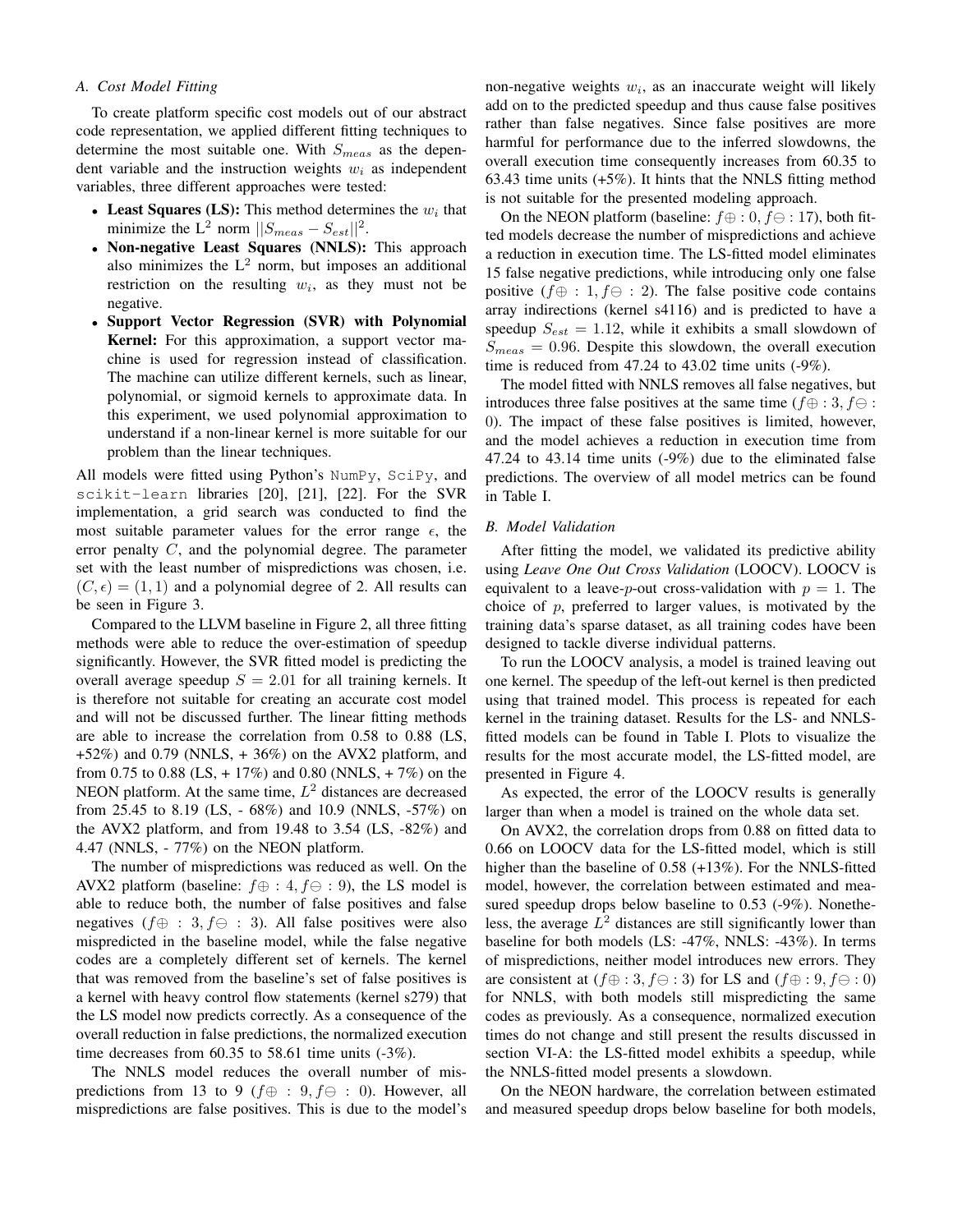

Fig. 3. Correlation between estimated and measured speedups of training data after linear fitting

from 0.76 to 0.62 (LS, -18%) and 0.37 (NNLS, -51%). Despite this drop in correlation, both models still outperform baseline in terms of  $L^2$  distances (LS: -70%, NNLS: -57%). Furthermore, the baseline is exceeded in terms of number of mispredicted kernels and execution times. The LS-fitted model introduces one extra false positive and one extra false negative prediction ( $f \oplus : 3, f \ominus : 2$ ). Regardless of these two additional mispredictions, the normalized execution time is still 8% below baseline at 43.49. For the NNLS-fitted model, one additional false negative is introdued ( $f \oplus : 3, f \ominus : 1$ ), which increases the normalized execution time slightly to 44.04 time units (7% below baseline).

Based on the presented fitting and validation results, we assume that the Least Squares method is the most suitable one to fit our proposed cost model. We therefore focus on the analysis of the LS-fitted model and will not discuss the NNLS-based model further.

## *C. Feature Analysis*

Having a fitted and validated model to predict code speedup, we can generate insight into what features are the most important for an accurate prediction on a specific target hardware. For this purpose, two different metrics were analyzed. First, a greedy forward feature selection was performed to understand which features are critical to reduce modeling error. Second, the obtained weights  $w_i$  were ranked, indicating which features contribute the most to code speedup and which features impact the speedup negatively.

Greedy forward feature selection is an algorithm that ranks a given feature set based on training data. It produces a list that indicates which features are the most essential in reducing model error. The algorithm starts with an empty feature set. It then selects the feature that produces the smallest model error when the model is trained with only one feature. This denominates the single best feature of the model. In its next iteration, the algorithm determines a second feature, which, combined with the already selected single best feature, produces the smallest model error for a model trained with two features. The algorithm then continues selecting features in this manner until a pre-determined number of features is selected or the model error is not reduced further.

For our proposed cost model, we chose the  $L^2$  distance between estimated and modeled speedup as the error metric. The results of the greedy forward feature selection on our training data are listed in Table II. It can be seen that on both hardware platforms, the getelementptr feature is selected as the best feature. This is a feature that is present in all of our training data kernels, i.e. it has the best possible coverage. Furthermore, it is correlated to the total number of memory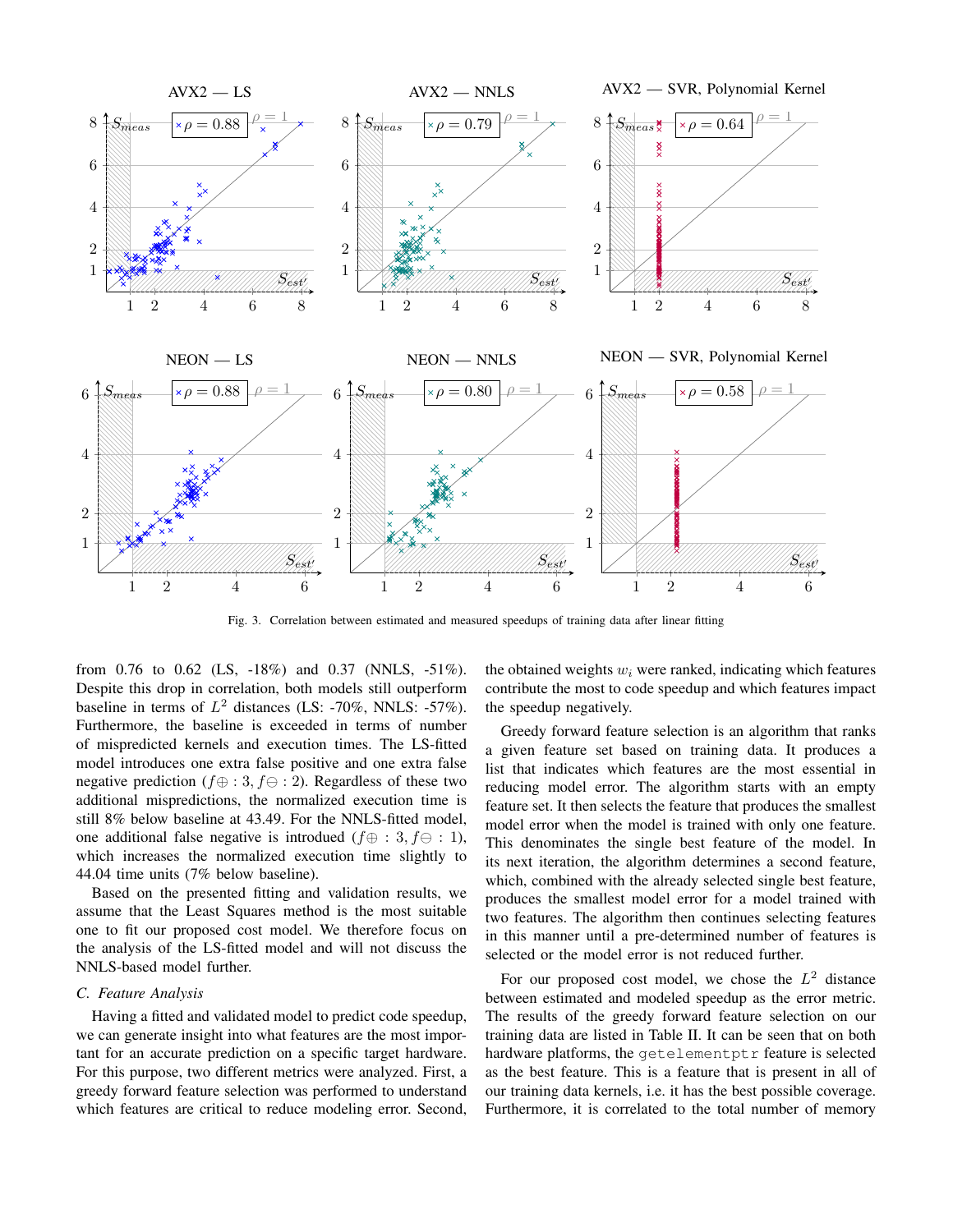|                    | AVX <sub>2</sub> |        | LS           |              | <b>NNLS</b>  |  | <b>NEON</b>     | LS     |                | <b>NNLS</b>   |              |
|--------------------|------------------|--------|--------------|--------------|--------------|--|-----------------|--------|----------------|---------------|--------------|
|                    | <b>Baseline</b>  | Fitted | <b>LOOCV</b> | Fitted       | <b>LOOCV</b> |  | <b>Baseline</b> | Fitted | <b>LOOCV</b>   | Fitted        | <b>LOOCV</b> |
| Set Size           | 99               |        |              |              |              |  | 85              |        |                |               |              |
|                    | 0.58             | 0.88   | 0.66         | 0.79         | 0.53         |  | 0.76            | 0.88   | 0.62           | 0.80          | 0.37         |
| $L^2_{avg}$        | 0.26             | 0.08   | 0.14         | 0.11         | 0.15         |  | 0.23            | 0.04   | 0.07           | 0.05          | 0.10         |
| $L_{max}^2$        | 4.58             | 3.88   | 6.01         | 4.33         | 6.05         |  | 4.56            | 1.56   | 2.10           | 1.44          | 4.84         |
| $f\oplus$          | 4                | 3      | 3            | Q            | 9            |  | $\Omega$        |        | $\mathfrak{D}$ | $\mathcal{E}$ | 3            |
| $f\ominus$         | 9                | 3      | 3            | $\mathbf{0}$ | $\mathbf{0}$ |  | 17              | 2      | 3              | 0             |              |
| $t_{\mathit{scl}}$ | 99.00            |        |              |              |              |  | 85.00           |        |                |               |              |
| $t_{vec}$          | 60.35            | 58.61  | 58.61        | 63.43        | 63.43        |  | 47.24           | 43.02  | 43.49          | 43.14         | 44.04        |
| $t_{opt}$          | 56.93            |        |              |              |              |  | 42.65           |        |                |               |              |

TABLE I

IMPROVEMENTS ON TSVC AND POLYBENCH KERNELS AFTER DATA FITTING AND LEAVE ONE OUT CROSS VALIDATION



Fig. 4. Leave One Out Cross Validation on training data for LS-fitted model

|                 | AVX <sub>2</sub> |       | <b>NEON</b>   |       |
|-----------------|------------------|-------|---------------|-------|
| Rank            | Feature          | $L^2$ | Feature       | $L^2$ |
| 1               | getelementptr    | 18.20 | qetelementptr | 7.61  |
| 2               | shl              | 17.25 | icmp          | 6.86  |
| 3               | fptrunc          | 16.45 | and           | 6.51  |
| 4               | trunc            | 15.85 | bitcast       | 6.25  |
| 5               | br               | 15.42 | fmul          | 6.08  |
| 6               | fdiv             | 15.10 | or            | 5.98  |
| 7               | fmul             | 14.97 | LD VecReverse | 5.89  |
| 8               | lshr             | 14.86 | sub           | 5.80  |
| <b>Baseline</b> |                  | 25.45 |               | 18.48 |
| Full Model      |                  | 8.19  |               | 3.54  |

TABLE II

TOP EIGHT FEATURES CHOSEN BY GREEDY FORWARD FEATURE SELECTION ON TRAINING DATA; ERROR METRIC IS THE EUCLIDEAN DISTANCE BETWEEN MODELED AND MEASURED SPEEDUPS

accesses that are performed within the loop. A model utilizing only this single best feature will alredy reduce the  $L^2$  distance by 29% on AVX2 and by 41% on NEON platforms compared to their respective baselines. However, such a model would still infer a significant number of mispredictions, impacting the normalized execution time negatively.

Besides investigating which features are critical to obtain a small error in the model, it is also possible to analyze the feature values to understand how much each contributes to the estimated speedup. This is possible due to the linear nature of our cost model. As each feature is multiplied by its weight and summed up to get the estimated speedup (see Section V-A), the weights signify the impact on speedup. In this context, a positive weight means that the instruction will benefit from being vectorized; the higher the value, the higher the performance gain due to vectorization. A negative weight indicates overhead that is inferred due to the vectorization, i.e. it is not beneficial to vectorize this instruction. Such a feature ranking can also be used to hint programmers what instructions to avoid on certain platforms. Results for AVX2 and NEON hardware are shown in Table III. Interestingly, results vary significantly between the two hardwares.

For positive weights, i.e. those instructions that benefit from vectorization, the top five on AVX2 are arithmetic instructions,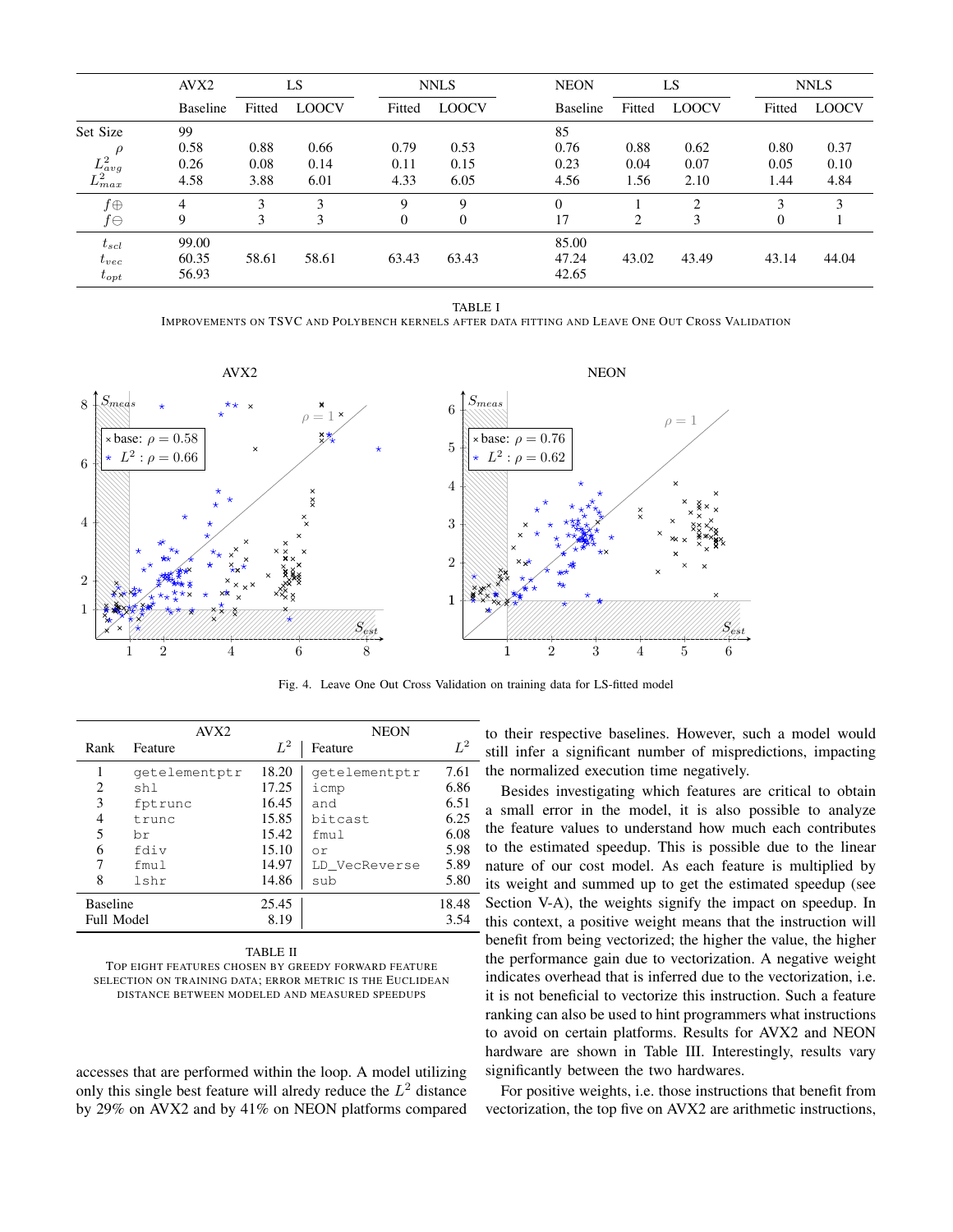|   | AVX <sub>2</sub> |          | <b>NEON</b>    |          |  |  |
|---|------------------|----------|----------------|----------|--|--|
|   | Feature          | $w_i$    | Feature        | $w_i$    |  |  |
| ⊕ | fdiv             | 84.12    | ST VecReversed | 15.41    |  |  |
|   | icmp             | 37.42    | ST Interleaved | 7.70     |  |  |
|   | fcmp             | 31.83    | ST Vector      | 5.92     |  |  |
|   | sub              | 15.38    | fsub           | 5.85     |  |  |
|   | fadd             | 12.13    | ST Scalarized  | 4.90     |  |  |
|   | shl              | $-42.91$ | urem           | $-20.94$ |  |  |
|   | LD_VecReverse    | $-23.53$ | call           | $-8.93$  |  |  |
|   | fptosi           | $-17.27$ | LD Scalarized  | $-6.13$  |  |  |
|   | LD Scalarized    | $-13.25$ | sh 1           | $-5.95$  |  |  |
|   | br               | $-10.90$ | sext           | $-3.41$  |  |  |

TABLE III

TOP FIVE HIGHEST FEATURE WEIGHTS AFTER FITTING; POSITIVE WEIGHTS CONTRIBUTE TO SPEEDUP, NEGATIVE WEIGHTS IMPACT SPEEDUP

while they are almost exclusively memory store accesses on NEON. It shows that vectorization success depends on very different code characteristics on the two platforms. It also emphasizes the importance to add code characteristics such as block composition/arithmetic intensity to the cost model. For negative weights, i.e. those instructions that are not beneficial to vectorize and might add overhead, results are more similar. On both platforms, the feature representing a scalarized load (LD\_SCALARIZED) can be found. In this case, the impact on peformance stems from the inferred overhead that is needed for vector assembly. On AVX2, the LD\_VecReverse is another load feature in the top five and is used for reverse loops. This is in line with our observation in Section V-B.

The feature analysis highlights the portability of the approach: despite our model being based on high-level features from LLVM bitcode, our proposed methodology is able to distinguish those code features that impact vectorization, independent of the target SIMD ISA.

#### VII. CONCLUSION

Compiler optimizations, such as vectorization, rely on cost modeling to assess the benefit of code transformations. To understand how accurate these cost models are, we analyzed the vectorization profitability prediction in LLVM's and GCC's auto-vectorizers. By comparing the correlation between predicted and measured speedup on more than 85 kernels, we are able to show that the current assessment over- estimates vectorization benefits. This leads to a weak-to-moderate correlation between estimated and actual speedup, mispredictions, and a loss in execution time.

We therefore propose a novel cost modeling approach that is platform independent and improves the state of the art of LLVM's performance prediction. Based on LLVM's intermediate representation, refined memory access features, and basic block composition, the resulting cost model is able to improve the prediction accuracy on all three metrics. Tested on two hardware platforms (based on AVX2 and NEON SIMD ISAs), the average Euclidean distance between the predicted and measured speedups is reduced by at least 65%. At the

same time, the number of mispredictions decreases from 13 to 6 on AVX2 and from 17 to 5 on the NEON hardware. Consequently, the normalized execution time of the validation dataset is reduced by 3% on AVX2 and 9% on NEON.

By analyzing all features and their weights, we are furthermore able to generate platform specific insight. Due to the - linear nature of our model, a feature correlates directly with its impact on vectorization, be it positive or negative. On our test hardwares, for example, we are able to identify that on AVX2, arithmetic instructions such as fdiv or icmp benefit the most from vectorization, while the same is true for store instructions on NEON.

In future work, we would like to apply our cost model to other optimization passes, such as the SLP vectorizer, to enable a single aligned cost model infrastructure in the compiler.

#### **REFERENCES**

- [1] S. Maleki, Y. Gao, M. J. Garzarán, T. Wong, and D. A. Padua, "An Evaluation of Vectorizing Compilers," in *Proceedings of the 2011 International Conference on Parallel Architectures and Compilation Techniques*, PACT '11, pp. 372–382, IEEE Computer Society, 2011.
- [2] M. J. Wolfe, *High Performance Compilers for Parallel Computing*. Boston, MA, USA: Addison-Wesley Longman Publishing Co., Inc., 1995.
- [3] K. Kennedy and J. R. Allen, *Optimizing Compilers for Modern Architectures: A Dependence-based Approach*. San Francisco, CA, USA: Morgan Kaufmann Publishers Inc., 2002.
- [4] J. Shin, M. Hall, and J. Chame, "Superword-Level Parallelism in the Presence of Control Flow," in *Proceedings of the International Symposium on Code Generation and Optimization*, CGO '05, pp. 165– 175, IEEE Computer Society, 2005.
- [5] P. Wu, A. E. Eichenberger, A. Wang, and P. Zhao, "An integrated simdization framework using virtual vectors," in *Proceedings of the 19th Annual International Conference on Supercomputing*, ICS '05, (New York, NY, USA), pp. 169–178, ACM, 2005.
- [6] Z. Yuanyuan and Z. Rongcai, "An open64-based cost analytical model in auto-vectorization," in *2010 International Conference on Educational and Information Technology*, vol. 3, pp. V3–377–V3–381, Sept 2010.
- [7] D. Nuzman, I. Rosen, and A. Zaks, "Auto-vectorization of interleaved data for SIMD," in *Proceedings of the ACM SIGPLAN 2006 Conference on Programming Language Design and Implementation, Ottawa, Ontario, Canada, June 11-14, 2006*, pp. 132–143, 2006.
- [8] U. Bondhugula, A. Hartono, J. Ramanujam, and P. Sadayappan, "A practical automatic polyhedral parallelizer and locality optimizer," in *Proceedings of the 29th ACM SIGPLAN Conference on Programming Language Design and Implementation*, PLDI '08, (New York, NY, USA), pp. 101–113, ACM, 2008.
- [9] K. Trifunovic, D. Nuzman, A. Cohen, A. Zaks, and I. Rosen, "Polyhedral-model guided loop-nest auto-vectorization," in *Proceedings of the 2009 18th International Conference on Parallel Architectures and Compilation Techniques*, PACT '09, (Washington, DC, USA), pp. 327– 337, IEEE Computer Society, 2009.
- [10] K. Stock, L. Pouchet, and P. Sadayappan, "Using Machine Learning to Improve Automatic Vectorization," *TACO*, vol. 8, no. 4, pp. 50:1–50:23, 2012.
- [11] E. Park, L.-N. Pouchet, J. Cavazos, A. Cohen, and P. Sadayappan, "Predictive modeling in a polyhedral optimization space," in *Proceedings of the 9th Annual IEEE/ACM International Symposium on Code Generation and Optimization*, CGO '11, (Washington, DC, USA), pp. 119–129, IEEE Computer Society, 2011.
- [12] E. Park, J. Cavazos, L. Pouchet, C. Bastoul, A. Cohen, and P. Sadayappan, "Predictive Modeling in a Polyhedral Optimization Space," *International Journal of Parallel Programming*, vol. 41, no. 5, pp. 704– 750, 2013.
- [13] A. Trouvé, A. J. Cruz, D. B. Brahim, H. Fukuyama, K. J. Murakami, H. A. Clarke, M. Arai, T. Nakahira, and E. Yamanaka, "Predicting vectorization profitability using binary classification," *IEICE Transactions*, vol. 97-D, no. 12, pp. 3124–3132, 2014.